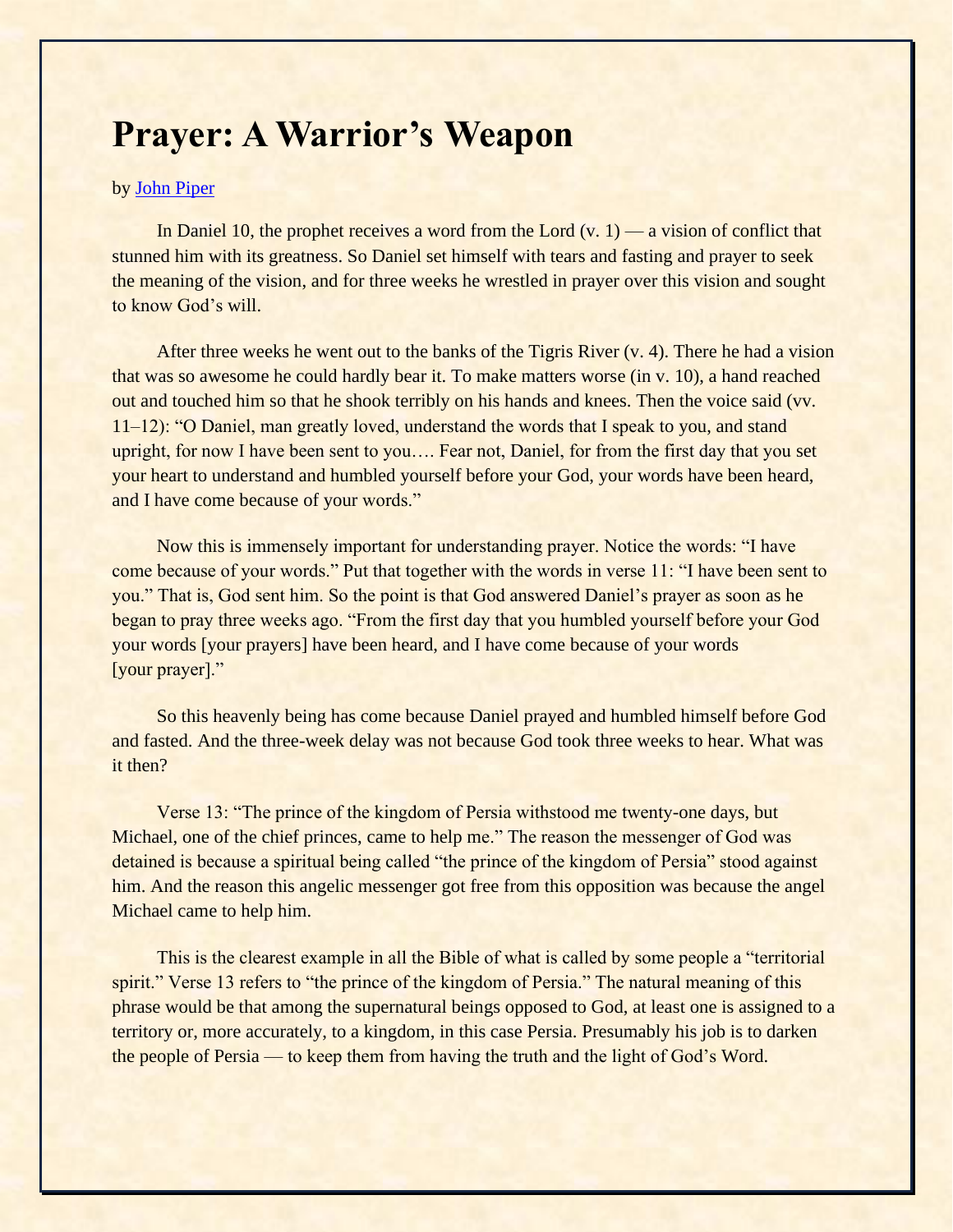But this spirit is not the only one mentioned. Look at verse 20–21: "Then he [the messenger from God] said, 'Do you know why I have come to you? But now I will return to fight against the prince of Persia; and when I go out, behold, the prince of Greece will come. But I will tell you what is inscribed in the book of truth: there is none who contends by my side against these except Michael, your prince.'"

So it appears that there was a spirit over Persia and a spirit over Greece. But it also seems that Michael, the good angel, has some special assignment for Israel, because it says at the end of verse 21: "Michael, your prince." And the "your" there is plural. This is not a reference to Daniel's guardian angel, but to Israel's guardian angel.

How then shall we do ministry in view of this reality of territorial spirits? First, we ought to take the supernatural seriously and realize that we are in a warfare that cannot and should not be domesticated by reinterpreting everything in the biblical worldview so that it fits nicely with secular, naturalistic ways of thinking about the world. Secondly, notice that Daniel's prayer that has such powerful effects in the spiritual realm did not focus on angels and territorial spirits. Rather, he was wrestling for truth and for the good of God's people. He was totally shocked when an angel appeared to him. And he knew nothing about the conflict with the prince of the kingdom of Persia.

But it's no accident that the messenger said that his struggle with the prince of Persia lasted exactly the same amount of time that Daniel's fasting and prayer did — twenty-one days. The reason for this is that the warfare in the spirit realm was being fought in a real sense by Daniel in the prayer realm.

And so it is with more of our prayers than we realize. But the point is this: Daniel's praying was not about angels. And probably ours shouldn't be either. We should wrestle in prayer and fasting for the things that we know are God's will in our lives and our families and our church and our city and our world. But by and large we should probably leave it to God how He will use angels to get His work done. If God shows us more, we will use it. But the essence of the matter is not knowing the spirits but knowing God and praying in the power of Holy Spirit.

So let us be about prayer with all our might. May the Lord make us a people who pray like Daniel.

PDF Design by: **Shaun Prario** (Founder & Producer of The Verity Outlet)

Article taken from: **https://www.ligonier.org/learn/articles/prayer-piper/**